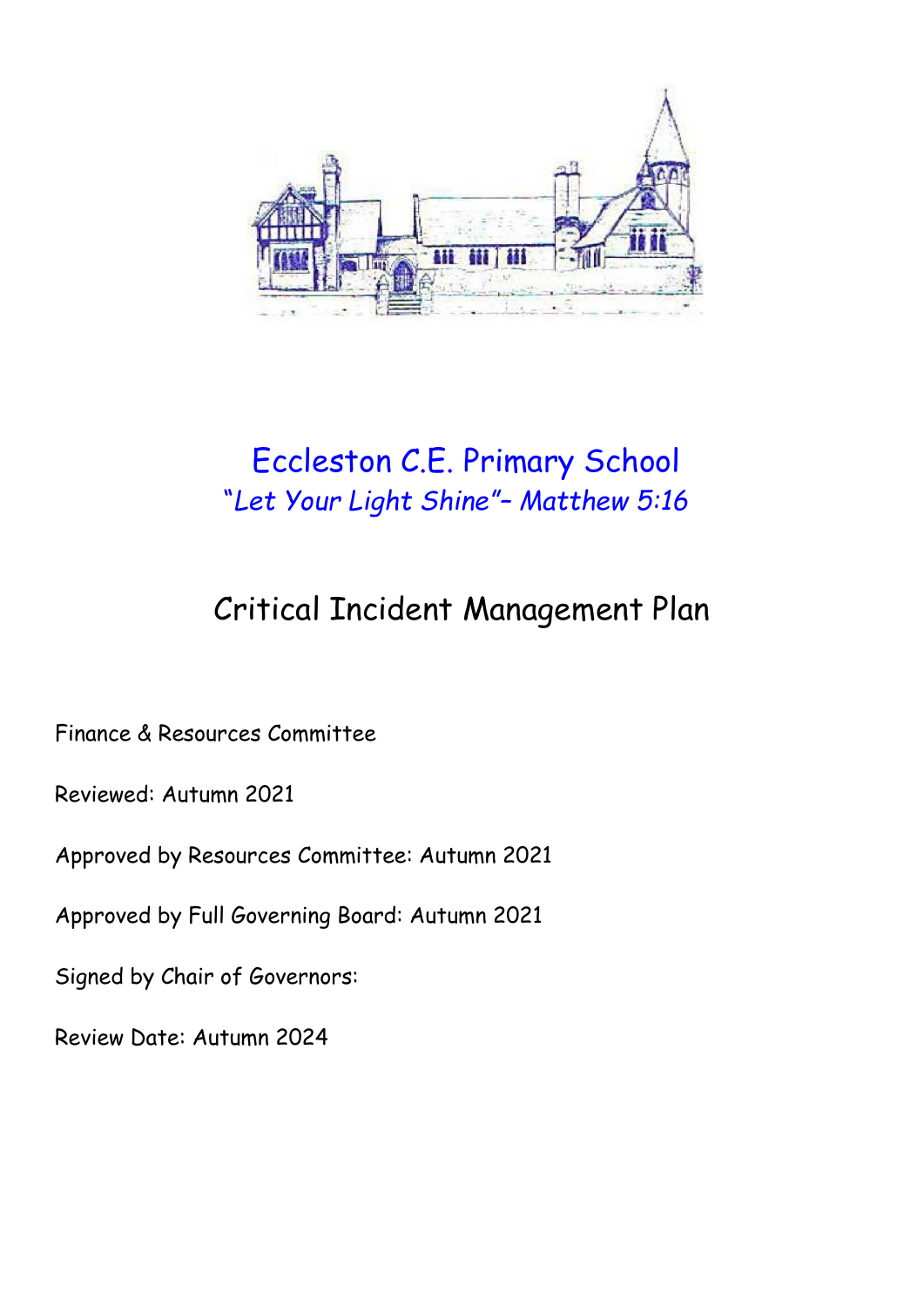# **ECCLESTON C.E. PRIMARY SCHOOL**

### **Our Vision Statement**

**At Eccleston C of E Primary School we are united in our vision to prepare our children for life in the modern world.**

**We will do this by instilling a lifelong love of learning and embedding Christian values that reflect the example Jesus has set.**

**We strive for excellence in all we do, enabling all members of our school to flourish.**

#### **Critical Incident Management Plan**

#### **Aims**

The aims of this plan are:

- To ensure that swift and appropriate action is taken the moment that the school is made aware of a critical incident
- To always maintain, as far as possible, the normal routines of school life so as to offer a secure framework and to provide continuity to pupils and staff

#### **Incidents and Reporting**

There are many incidents which may arise during a school day and require immediate action and reporting. For example:

- A danger (loose tiles on the roof)
- A suspicious stranger on the site

Procedure should always be to stay calm, move away and to report to a senior member of staff. However, we need to be prepared in the event of a critical incident.

#### **What is a Critical Incident?**

An incident may be designated as critical where the result is likely to be serious disruption to the running of the school, or to have a major impact on students and staff or where there is likely to be significant public and/ or media attention on the school.

For example:

- A serious accident to a child or adult within school or out of school
- The death of a student or member of staff through natural causes
- Violence or assault within school
- A school fire or explosion
- Abduction of a student
- An illness such as meningitis or flu pandemic in the local community
- Injury or death on a school journey or visit
- Civil disturbances outside of school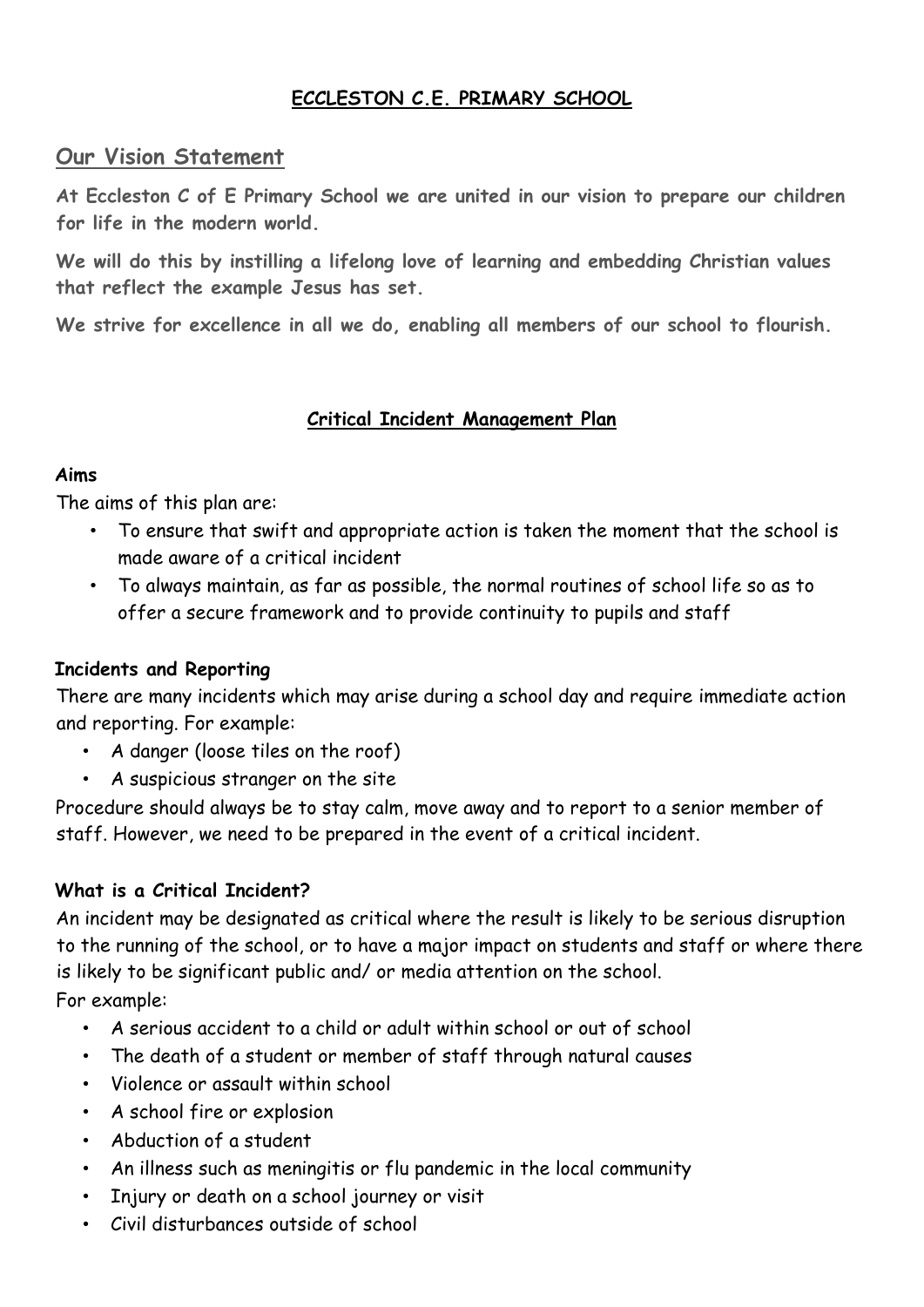# **Critical Incidents Team (CIT)**

The role of the CIT is to review and direct the handling of a critical incident and the response and recovery process.

The Critical Incidents Team will comprise the following personnel:

- Mrs Katie Prescott (Head teacher)
- Mrs Bev Arrowsmith (Assistant Head)
- Mrs Elizabeth Breakwell (Admin Officer)
- Mr Nayland Southorn (Chair of Governors)
- Mr Keith Ivens (H&S Governor)

# **Critical Incidents Team (CIT) - Management and Style**

Management organisation style and structure is unique to deal with a critical incident. Whilst the day-to-day management structure is most appropriately a leadership/team style of working, by contrast the management of a critical incident needs to be specific, hierarchical and command structure, because the circumstances are rare and unpredictable.

The best preparation for a critical incident is to appoint a dedicated critical incidents team with specific roles and responsibilities, whilst accepting that this predetermined structure is unlikely to be the most suitable for a particular incident. For these reasons, the appointed team should be prepared to be highly flexible whilst still maintaining the formal command structure, accepting that it is unlikely to possess all the necessary expertise.

Two aspects of preparation, which the Head may decide to include in training preparation, are:-

- 1. To workshop a range of scenarios to which the team must respond, typically covering: o Physical emergencies, such as building collapse, fire or flood o Adult or child emergencies, such as physical attack, death, abduction, hostage or unexplained disappearance.
- 2. To recognise and plan for the immediate recruitment of any necessary additional skills and expertise to manage any of these possible scenarios.

It is vital to recognise that all actions taken during the management of a critical incident will be for the benefit of all the children and must embrace best practices of child protection and safeguarding. It is also recognised that within the incident management, some decisions may be short term expedients in the interest of protecting assets.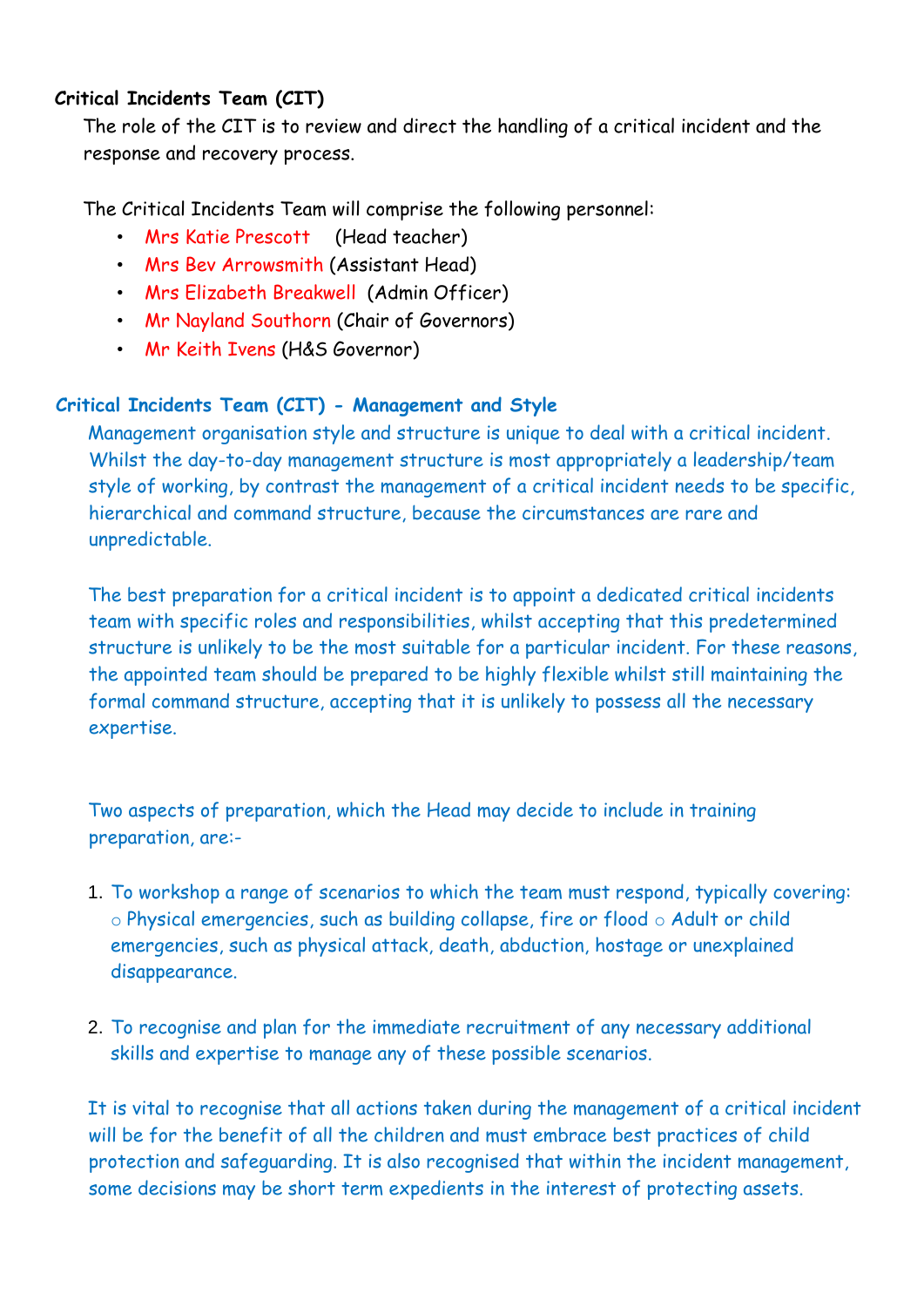#### **Disaster Management Roles & Responsibilities**

| Name                              | Role                     | Responsibilities                                                                                     | Alternative                                  |
|-----------------------------------|--------------------------|------------------------------------------------------------------------------------------------------|----------------------------------------------|
| <b>Mrs Katie Prescott</b>         | Head teacher             | Information gathering,<br>overall coordination,<br>communication with CWAC,<br>written log of events | <b>Mrs Bev</b><br>Arrowsmith                 |
| <b>Mrs Bev</b><br>Arrowsmith      | Deputy Head              | Deal with other pupils and<br>staff on site, keeping<br>disruption to a minimum                      | <b>Mrs Susanne</b><br>Wearden                |
| Mrs Elizabeth<br><b>Breakwell</b> | Admin Officer            | <b>Coordination of Emergency</b><br><b>Services</b>                                                  | <b>Mrs Katie Prescott</b>                    |
| <b>Mrs Susanne</b><br>Wearden     | Teacher                  | Communication with<br>support staff and parents                                                      | Mrs Sarah Piper                              |
| <b>Mr Keith Ivens</b>             | H&S Governor             | Assessment of physical<br>risks                                                                      | <b>Mr Nayland</b><br>Southorn                |
| <b>Mr Nayland</b><br>Southorn     | Safeguarding<br>Governor | Assessment of risks to<br>safeguarding                                                               | Mrs Helen Glaze or<br><b>Mr Jon Williams</b> |
| Mr Nayland<br>Southorn            | Chair of<br>Governors    | Communication with the<br>media                                                                      | Mrs Helen Glaze or<br><b>Mr Jon Williams</b> |

# **Procedures**

- The Head teacher (or in event of absence) the Assistant Head must be informed of a critical incident as soon as it is reported
- Head teacher will gather all factual information as soon as possible what has happened, where, who, when, what help is needed
- The CIT will meet in the designated incident room to confirm strategies and procedures
- Inform the Chair of Governors and appropriate Officers at CWAC (See Contacts List)
- The rest of the staff will be informed as soon as possible, preferably at a specially convened staff meeting
- Pupils will be told of incident in small group situations
- Parents notified as required
- The school will try, as far as possible, to keep to the normal routine
- Should the need arise, the building will be evacuated and the children walked to Eccleston Church in a safe and orderly manner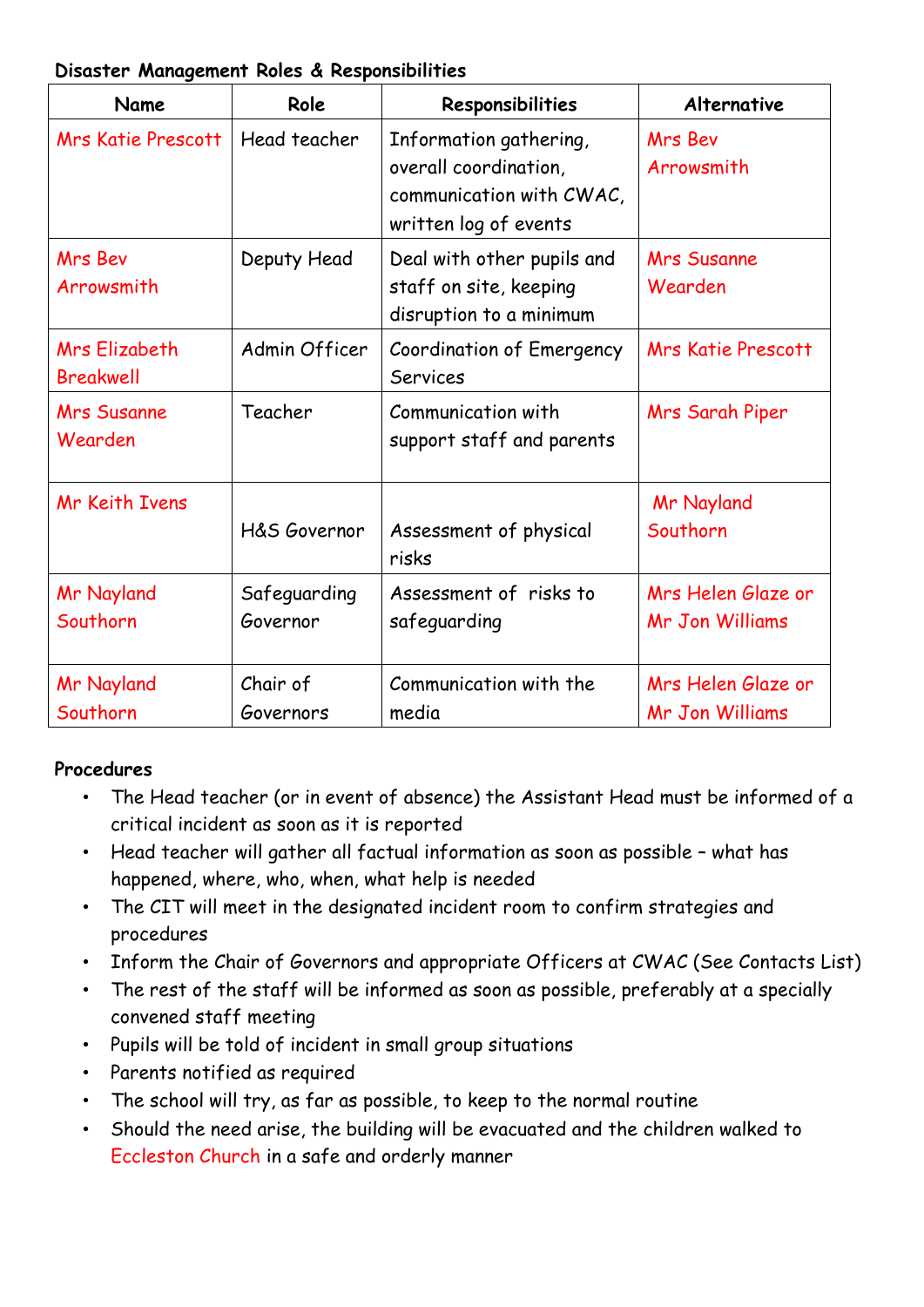#### **Action Plan and Timings**

| <b>Action</b>                                                 | Timescale                        |
|---------------------------------------------------------------|----------------------------------|
| Head to obtain all factual information                        | Within an hour                   |
| CIT convene                                                   | Within an hour                   |
| Contact affected families                                     | Within an hour                   |
| <b>Advise County Personnel</b>                                | Within 2 hours                   |
| Staff Meeting to give information                             | Same day if possible             |
| Inform students in small groups                               | Same day if possible             |
| Make arrangements for informing other parents                 | Same day if possible             |
| Debriefing for staff directly                                 | Same day if possible             |
| Debriefing for students directly involved                     | Same day if possible             |
| Identify high risk pupils and staff following the<br>incident | Following day                    |
| Promote discussions in class                                  | Following days and weeks         |
| Identify need for individual or group input                   | Over following days and<br>weeks |
| Organise counselling                                          | As required                      |

#### **Managing the Media**

Good, clear communication is paramount as rumour and supposition will be treated as fact by the media. The member of the CIT assigned to the media will need to protect the children, parents, staff and Head from the glare of publicity. The Media Officer will contact the CWAC Media Relations Officer (See Contact List) prior to preparing an agreed text.

- DO tell story quickly and accurately
- DO respond to what and when questions
- DO consider the needs of the audience
- DO prepare and rehearse so that you always give the same story
- DO choose your own time to speak to the media
- DON'T reply to how and why questions
- DON'T speculate, bluff or lie
- DON'T- make 'off the record' comments
- DON'T make excuses or lay blame
- DON'T respond to blind quotes
- DON'T say no comment but explain why you cannot comment
- DON'T allow words to be put in your mouth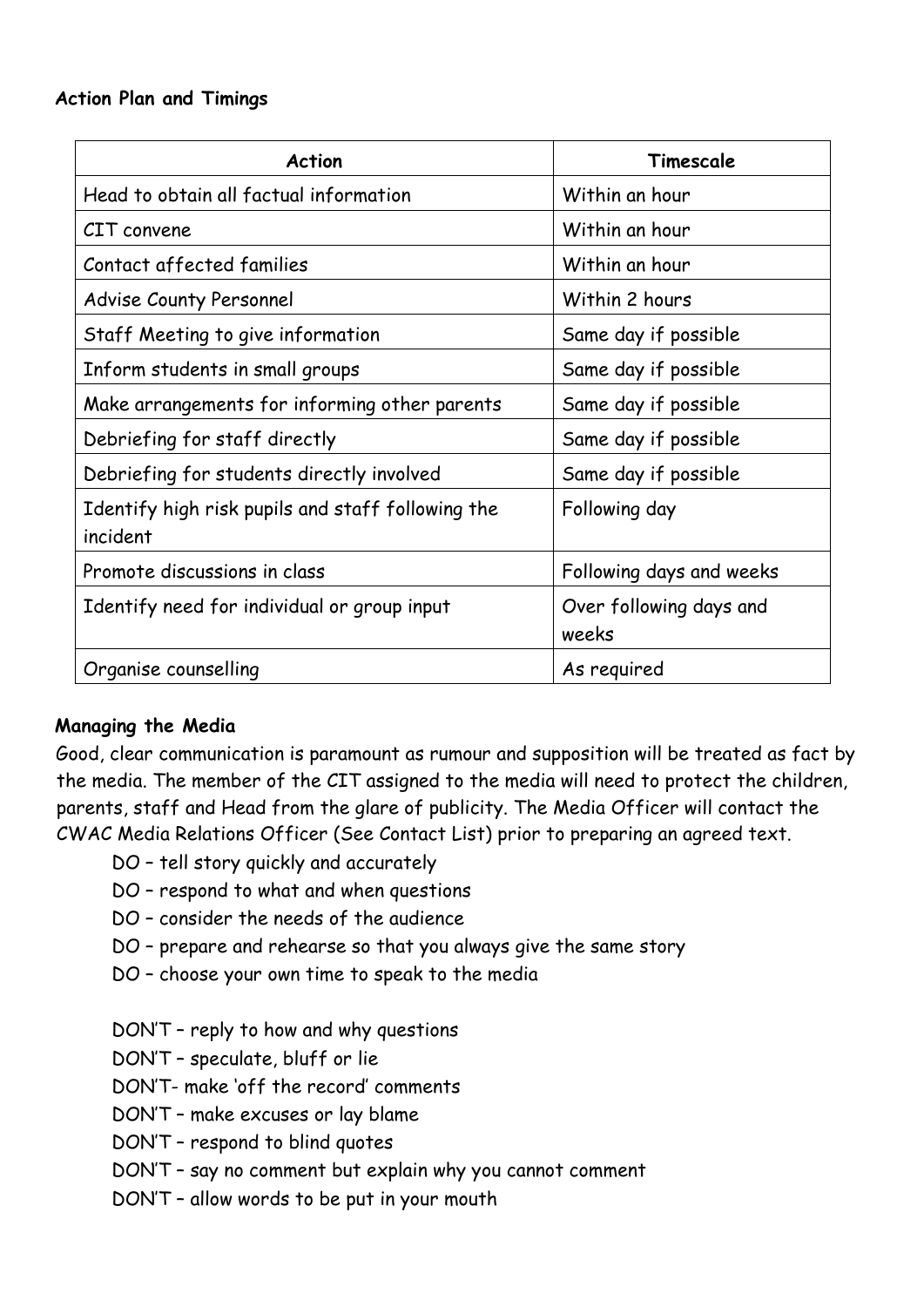#### **Recovery Management**

As far as is possible, the school will return to 'normal' routines quickly to restore a sense of security to the school, staff and pupils. Support systems will be set up for children and staff who wish to share their feelings and thoughts. The school will approach counselling services and specialist treatment for those at the heart of the incident or most affected by it.

#### **CHESHIRE WEST AND CHESTER COUNCIL CONTACT LIST**

# **A CRITICAL INCIDENT INVOLVING A PUPIL OR MEMBER OF STAFF SHOULD BE REPORTED TO:**

| <b>Office Hours:</b>                                                                      | <b>Customer Services</b>                                                                                                                  | 01244 977818  |
|-------------------------------------------------------------------------------------------|-------------------------------------------------------------------------------------------------------------------------------------------|---------------|
| Monday - Friday 8.00am to<br>7.00pm                                                       |                                                                                                                                           |               |
| Out of Hours Officers:                                                                    | <b>Customer Services</b><br>NB. When calling the out of                                                                                   | 0300 123 7035 |
| Monday to Friday 7.00pm to<br>8.00am<br>Saturday, Sunday & Bank<br>Holidays 24 hour cover | hours number you will need to<br>state key words "School<br>Incident" as this is how<br>Message Pad will be able to<br>identify the query |               |

**N.B. For property related incidents contact the Cheshire Helpdesk 24/7 Service 0300 123 7043** 

#### **OTHER CONTACTS**

|                                                |                                    | <b>Office</b> | Mobile      |
|------------------------------------------------|------------------------------------|---------------|-------------|
| <b>Serious Incident</b><br>Support Coordinator | Jeanette Cain $\vert$ 01244 976778 |               | 07920295078 |

#### **Other Contacts on a selective basis according to the situation**

|                       |                   | <b>Office</b> | Mobile        |
|-----------------------|-------------------|---------------|---------------|
| Director of Education | David<br>McNaught | 01244 975923  | 07818 511 810 |